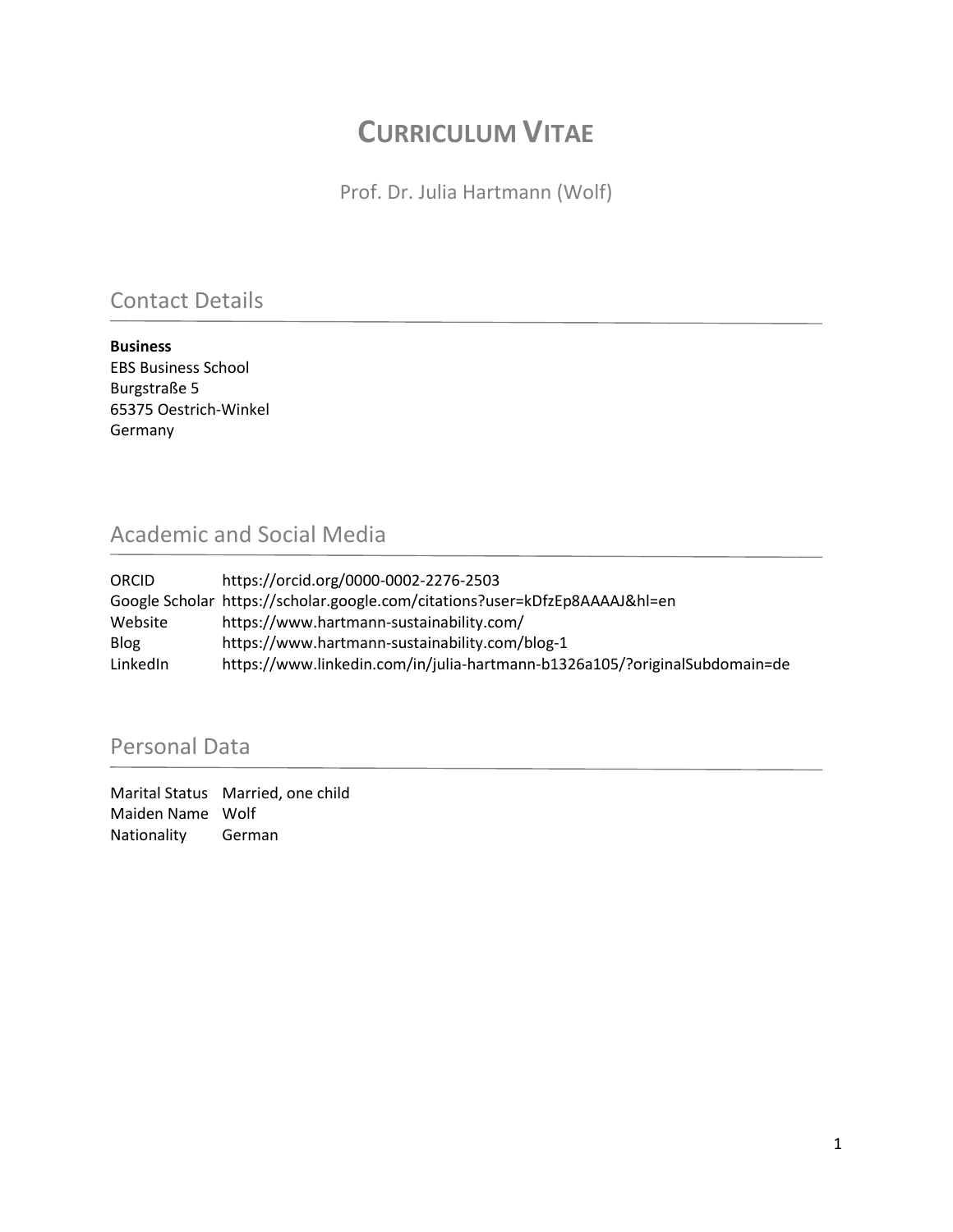## Current Position

| Since 12/2015 | <b>Professor for Sustainable Supply Chain Management</b> |
|---------------|----------------------------------------------------------|
|               | EBS Business School, Oestrich-Winkel, Germany            |

## Professional Experience

| $08/2017 - 01/2019$ | <b>Vice Dean Research</b><br>EBS Business School, Germany                                                     |
|---------------------|---------------------------------------------------------------------------------------------------------------|
| $01/2016 - 01/2019$ | Director Institute for Supply Chain Management<br>EBS Business School, Germany                                |
| $01/2016 - 08/2017$ | <b>Academic Director of Bachelor of Science Program</b><br>EBS Business School, Germany                       |
| $11/2014 - 11/2015$ | Parental leave                                                                                                |
| $06/2014 - 07/2014$ | <b>Visiting Scholar</b><br>Ivey Business School, University of Western Ontario, Canada                        |
| $10/2010 - 10/2010$ | <b>Visiting Scholar &amp; Lecturer</b><br>Graduate School of Management, University of St. Petersburg, Russia |
| 09/2009 - 11/2014   | Assistant Professor of Sustainable Logistics & Supply Chain Management<br>EBS Business School, Germany        |
| $11/2007 - 08/2009$ | <b>Manager University Development</b><br>EBS Business School, Germany                                         |
| $02/2005 - 10/2007$ | <b>Research Assistant in Supply Chain Management</b><br>EBS Business School, Germany                          |
| $09/2003 - 06/2004$ | Honorary Research Assistant in Strategic Management<br>Université Lumière Lyon II, France                     |
| $2000 - 2001$       | <b>Supply Manager</b><br>BSH Bosch und Siemens Hausgeräte GmbH, Giengen, Germany                              |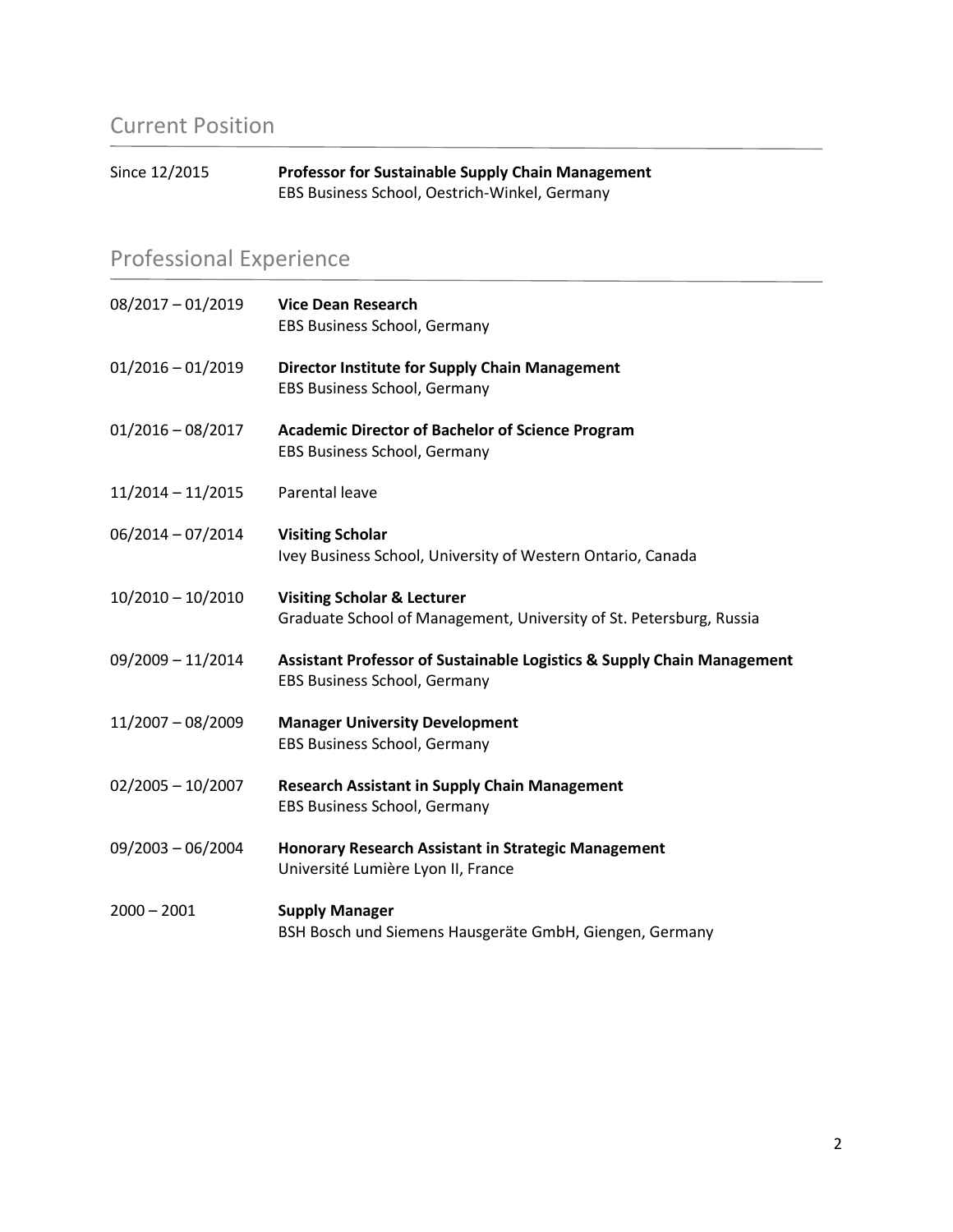### Education and Qualifications

| 2014 | Habilitation (Dr. rer. pol. habil.) and Licence to Teach (Lehrbefugnis)<br><b>EBS Business School, Germany</b>                                                                                |
|------|-----------------------------------------------------------------------------------------------------------------------------------------------------------------------------------------------|
| 2008 | Doctoral degree (Dr. rer. pol.)<br>"summa cum laude"<br>EBS Business School, Germany                                                                                                          |
| 2005 | <b>Master of Science in Strategic Management</b><br>Université Lumière Lyon II, France                                                                                                        |
| 2004 | Master of Arts in Interdisciplinary Studies in Social Sciences<br>Albert-Ludwigs-Universität Freiburg, Germany; Ecole Normale Supérieure, Lyon, France;<br>Université Lumière Lyon II, France |
| 2004 | Diploma in Interdisciplinary Studies on France<br>Albert-Ludwigs-Universität Freiburg, Germany                                                                                                |

2000 **Diploma in Business Administration** University of Cooperative Education, Heidenheim, Germany

#### Awards and Honours

- 2019 **Bright Idea Award** Stillman School of Business, Seton Hall University, USA
- 2018 **Runner Up for the ISM Best Paper Award (3rd place)** Academy of Management, Institute for Supply Management, USA
- 2016 **Junior Research Award** EBS Business School, DE
- 2014 **Student's Award for Classroom Excellence** EBS Business School, DE
- 2012 **Upcoming Scholar of the Year** EBS Business School, DE
- 2005 **Scholarship Award for Best Master Thesis** Rhodia Acetow AG, DE
- 2000 **Best Graduate Student in Business Administration** University of Cooperative Education, DE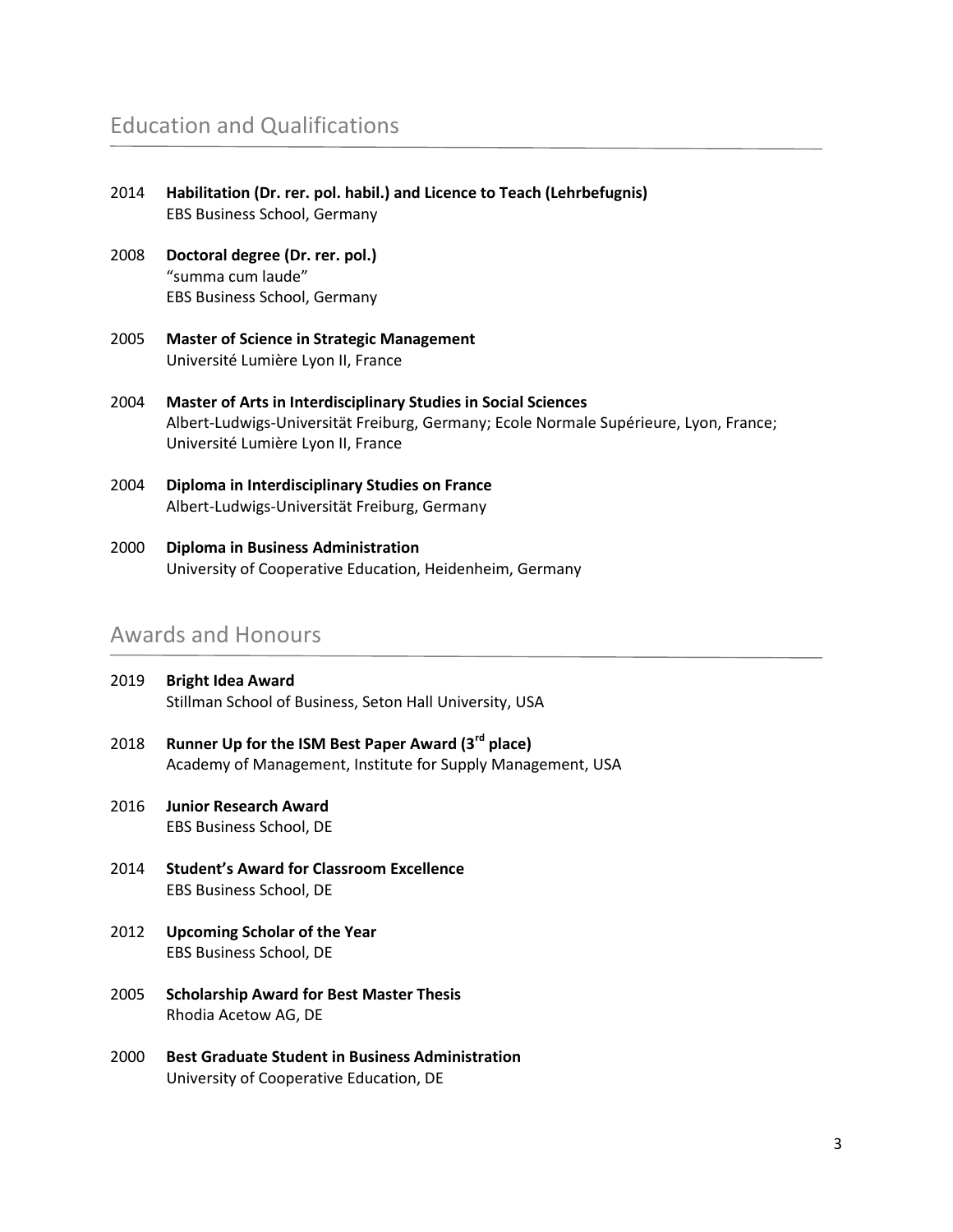### Participation in Professional Development

- 2019 **Introduction to Text Mining**  SAGE Campus Online Course
- 2019 **Designing Online Courses Using Panopto** EBS Business School, DE
- 2018 **Teaching and Learning Conference** (blended learning, online teaching) Academy of Management, Chicago, USA
- 2015 **Harvard Case Method Teaching** Prof. Espen Anderson, Harvard University, USA, and EBS Business School, DE
- 2012 **Academic Writing and Publishing** Prof. Klaus Uhlenbruck, University of Montana, USA, and EBS Business School, DE
- 2012 **Multilevel Analysis with Applications** Prof. Kelvyn Jones, Essex Summer School, University of Essex, UK
- 2011 **Causal Models and Structural Equations** Prof. Peter Schmidt, Essex Summer School, University of Essex, UK
- 2010 **Introduction to Multilevel Models** Paul Lambert, Essex Summer School, University of Essex, UK
- 2010 **Qualitative Research Methods** Dr. Lea Sgier, Essex Summer School, University of Essex, UK
- 2009 **Developing Measurement Instruments in Survey Research** Dr. Christiano Vezzoni, Essex Summer School, University of Essex, UK
- 2009 **Survey Research Methods** Joe Twyman, Essex Summer School, University of Essex, UK
- 2009 **Latent Class Analysis** Prof. Allan McCutcheon, Essex Summer School, University of Essex, UK
- 2009 **Theory of Regression** Dr. Tom Scotto, Essex Summer School, University of Essex, UK
- 2009 **Mathematics for Social Scientists** Dr. Chris Saker, Essex Summer School, University of Essex, UK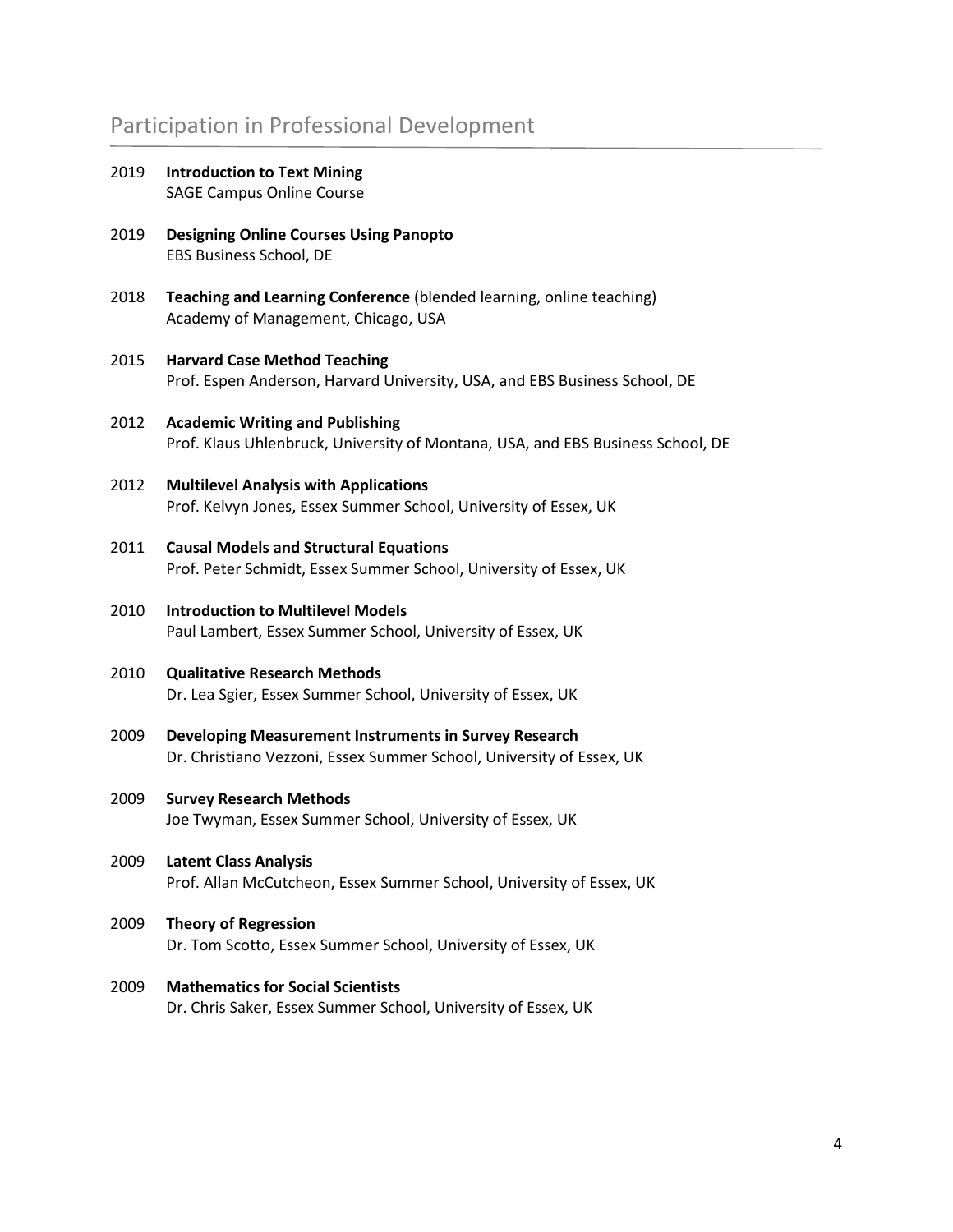### Academic Service

- 2019 **FIBAA Accreditation Hochschule Stuttgart** External expert reviewer BA Betriebswirtschaft, MA General Management, MSc Umweltorientierte Logistik
- 2019 **EVALAG Accreditation Jacobs Universität Bremen** External expert reviewer BA Global Economics and Management, BA International Business Administration, BSc Industrial Engineering and Management, MSc Supply Chain Management
- 2019 **Full Professorship in Supply Chain Management** Head of the search commission, EBS Business School
- 2017 **Systems Accreditation Frankfurt School of Finance** External expert reviewer MSc Master in Management
- 2016 **Full Professorship in Supply Chain Management** Head of the search commission, EBS Business School

### Academic Memberships

- Academy of Management
- DHV Deutscher Hochschulverband
- GRONEN Group on Research on Organizations and the Natural Environment
- Scientists 4 Future
- Verband der Hochschullehrer für Betriebswirtschaft

#### Invited Speeches, Moderations, and Expert Discussions

- 2020 **Academic Presentation "On Broken Promises"** (4. March 2020) Brown Bag Seminar, Thunderbrid School of Global Management, Arizona State University, USA 2019 **Moderation of the Doctoral Workshop** (24. October 2019) Bundesvereinigung für Logistik, Deutscher Logistik-Kongress 2019, Berlin, DE 2019 **Expert Discussant on Climate Change and Global Transport** (20. March 2019) Bündnis 90/ Die Grünen Future Laboratory on "Fair Globalisation", German Bundestag, Berlin, DE 2018 **Panelist on Consumer willingness to Pay for Sustainable Products** (20. March 2019) Innovation Forum, Sustainable Apparel Conference, Amsterdam, NL 2017 **Expert Discussant on Sustainability Management** (30. September 2019) EBS Symposium, DE
- 2016 **Speech "Corporate Social Responsibility in Family Firms"** (11. March 2016)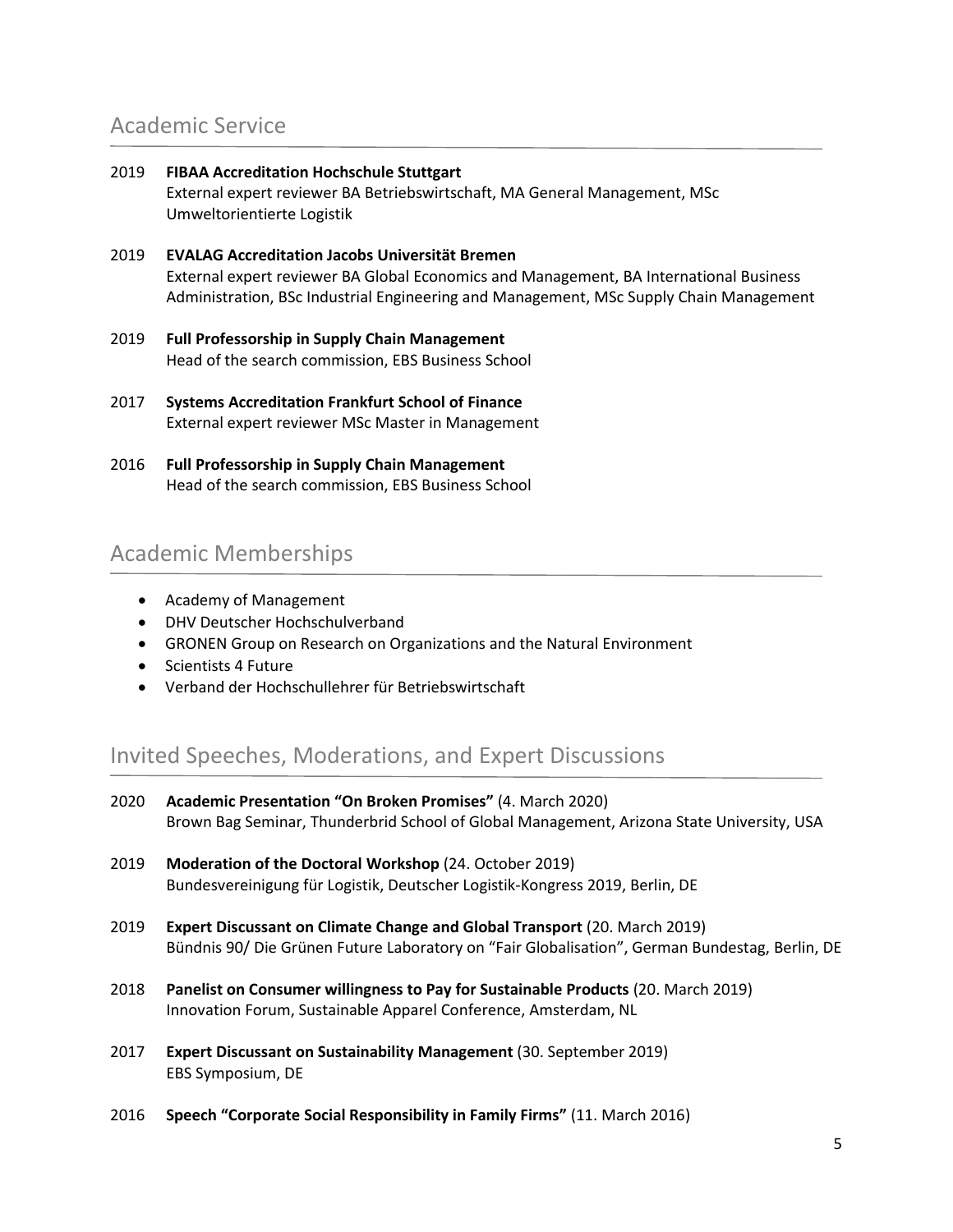Family Business Day, EBS Business School, DE

2013 **Speech "Sustainable Logistics and Supply Chain Management"** (4-6 June 2013) Transportlogistics Fair, Munich, DE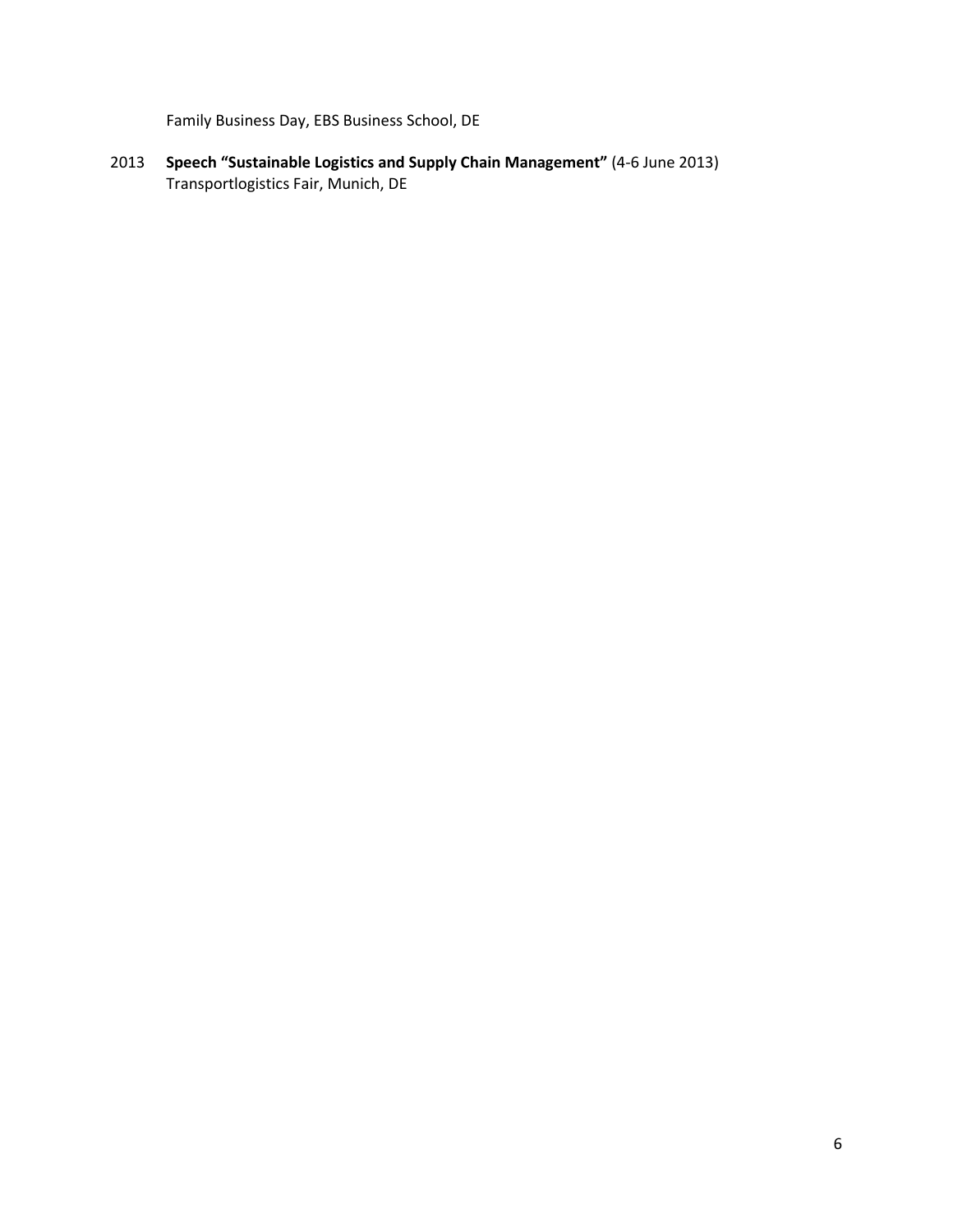## **RESEARCH**

#### Research Interests

- Climate Change and Energy Transition
- Corporate Social Responsibility
- Sustainable Supply Chain Management

#### Research Profile (March 2020)

- Citations 1053
- h-Index 9
- Academic age since 2005: **12 years**

#### Research Expertise

**Methods:** Panel data analysis, fixed effects, random effects and hybrid models, structural equation modelling, multivariate statistics, multilevel-modelling, experimental research; case studies, content analysis, thematic analysis

**Software:** Stata, Mplus, mlwin, SPSS, AMOS, MAXQDA

**Data bases:** Bloomberg, Thomson Reuters Eikon, Sustainalytics, MSCI KLD, others

### Reviewing Activities

**Academic Journals:** Business Strategy & the Environment; Decision Sciences; European Journal of Operational Research; International Journal of Production Economics; International Journal of Production Research; Journal of Business Ethics; Journal of Cleaner Production; Journal of Management Studies; Journal of Operations Management; Journal of Purchasing and Supply Management; Journal of Supply Chain Management; Organizations & the Natural Environment; Production and Operations Management

**Public Funding Organizations:** DFG Deutsche Forschungsgemeinschaft; Canadian Social Sciences and Humanities Research Council; Stiftelsen för kunskaps- och kompetensutveckling (KK-stiftelsen)

**Others:** Member of the selection committee for the Best Doctoral Student Award 2013, Academy of Management, Operations Management Division; external reviewer for doctoral thesis at University of Maastricht in 2018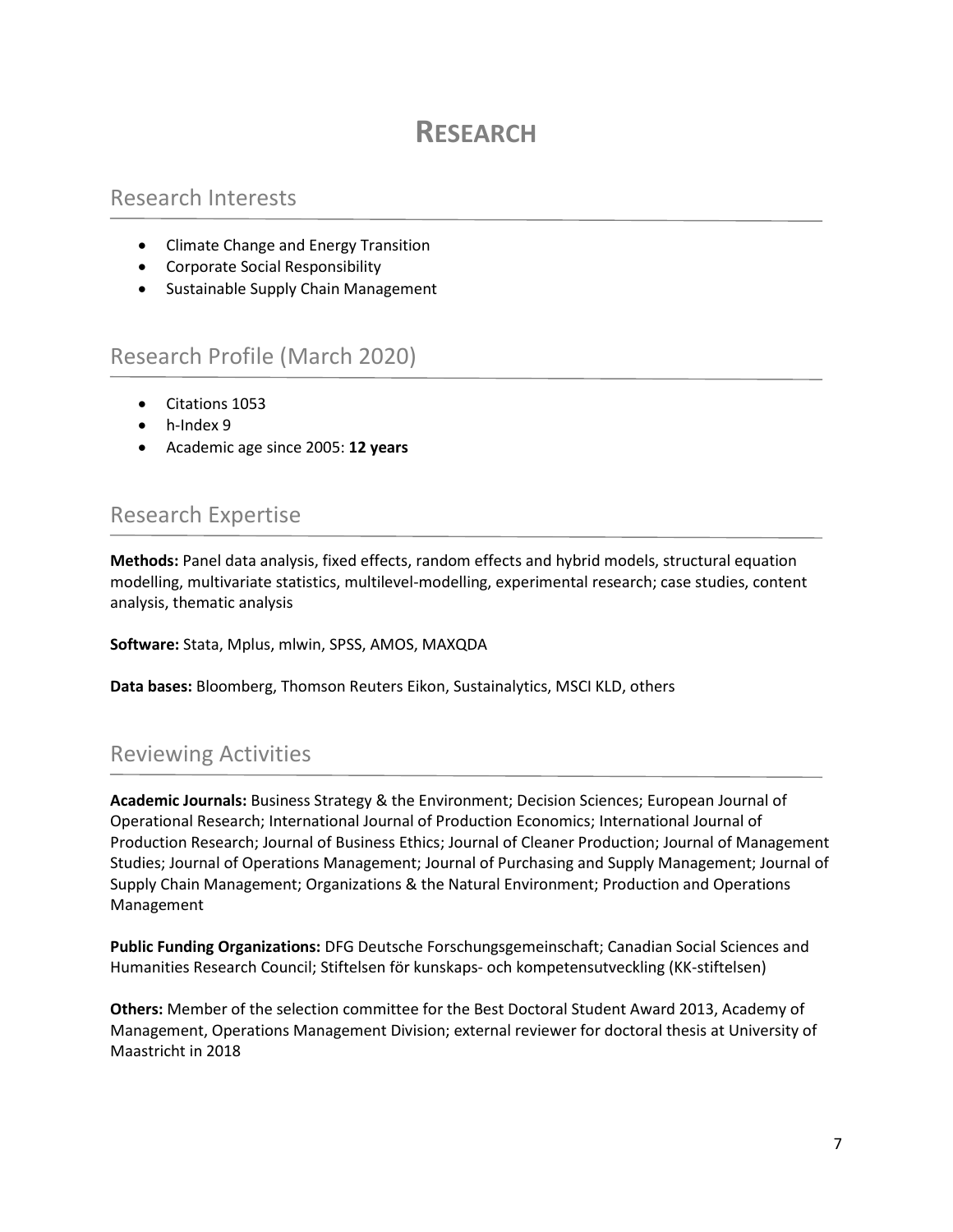#### **Peer-reviewed journals**

Hartmann, J., Inkpen, A., & Ramaswamy, K. (2020). Different Shades of Green: Global Oil and Gas Companies and Renewable Energy. Accepted for Publication in *Journal of International Business Studies*. [cit. 0, ABS 2018: 4\*; VHB 3: A; IF: 7.724]

Barnett, M., Hartmann, J., & Salomon, R. (2018). Have You Been Served? Extending the Relationship Between Corporate Social Responsibility and Lawsuits. *Academy of Management Discoveries*, 4(2), 109- 126. [cit 11; relatively young journal that is not yet listed in rankings]

Hartmann, J., & Vachon, S. (2018): Linking Environmental Management to Environmental Performance: The Interactive Role of Industry Context. *Business Strategy & the Environment*, 27(3), 359-374. [cit 26; ABS 2018: 3; VHB 3: B; IF: 6.381]

Hartmann, J., & Uhlenbruck, K. (2015). National Institutional Antecedents to Corporate Environmental Performance. *Journal of World Business*, 50(4), 729-741. [cit 40; ABS 2018: 4; VHB 3: B; IF: 5.789]

Hartmann, J., & Germain, R. (2015). Understanding the Relationships of Integration Capabilities, Ecological Product Design, and Manufacturing Performance. *Journal of Cleaner Production*, 92, 196-205. [cit 33; ABS 2018: 2; VHB 3: B; IF: 6.395]

Hartmann, J., Grobecker, A., & Germain, R. (2015). Antecedents of Environmentally Conscious Operations in Transitioning Economies: Insights from Russia. *International Journal of Operations and Production Management*, 35(6), 843-865. [cit 7; ABS 2018: 4; VHB 3: B; IF: 4.111]

Hartmann, J., & Moeller, S. (2014). Chain Liability in Multitier Supply Chains? Responsibility Attributions for Unsustainable Supplier Behavior. *Journal of Operations Management*, 32(5), 281-294. [cit 166; ABS 2018: 4\*; VHB 3: A; IF: 7.776]

Wolf, J. (2014). The Relationship between Sustainable Supply Chain Management, Stakeholder Pressure and Corporate Sustainability Performance. *Journal of Business Ethics*, 119 (3), 317-328. [cit 321; ABS 2018: 3; VHB 3: B IF: 3.796]

Wolf, J. (2013). Improving the sustainable development of firms: The role of employees. *Business Strategy and the Environment*, 22 (1), 92-108. [cit 102; ABS 2018: 3; VHB 3: B; IF: 6.381]

Wolf, J. (2011). Sustainable supply chain management integration: A qualitative analysis of the German manufacturing industry. *Journal of Business Ethics*, 102 (2), 221-235. [cit 297; ABS 2018: 3; VHB 3: B IF: 3.796]

#### **Monographs**

Wolf, J., Potzner, A., Grobecker, A., & Schaefer, I. (2011). Excellence in Supply Chain Sustainability. Sustainability as a Challenge and Opportunity for Today's Companies. Frankfurt am Main: Logica Deutschland GmbH & Co. KG.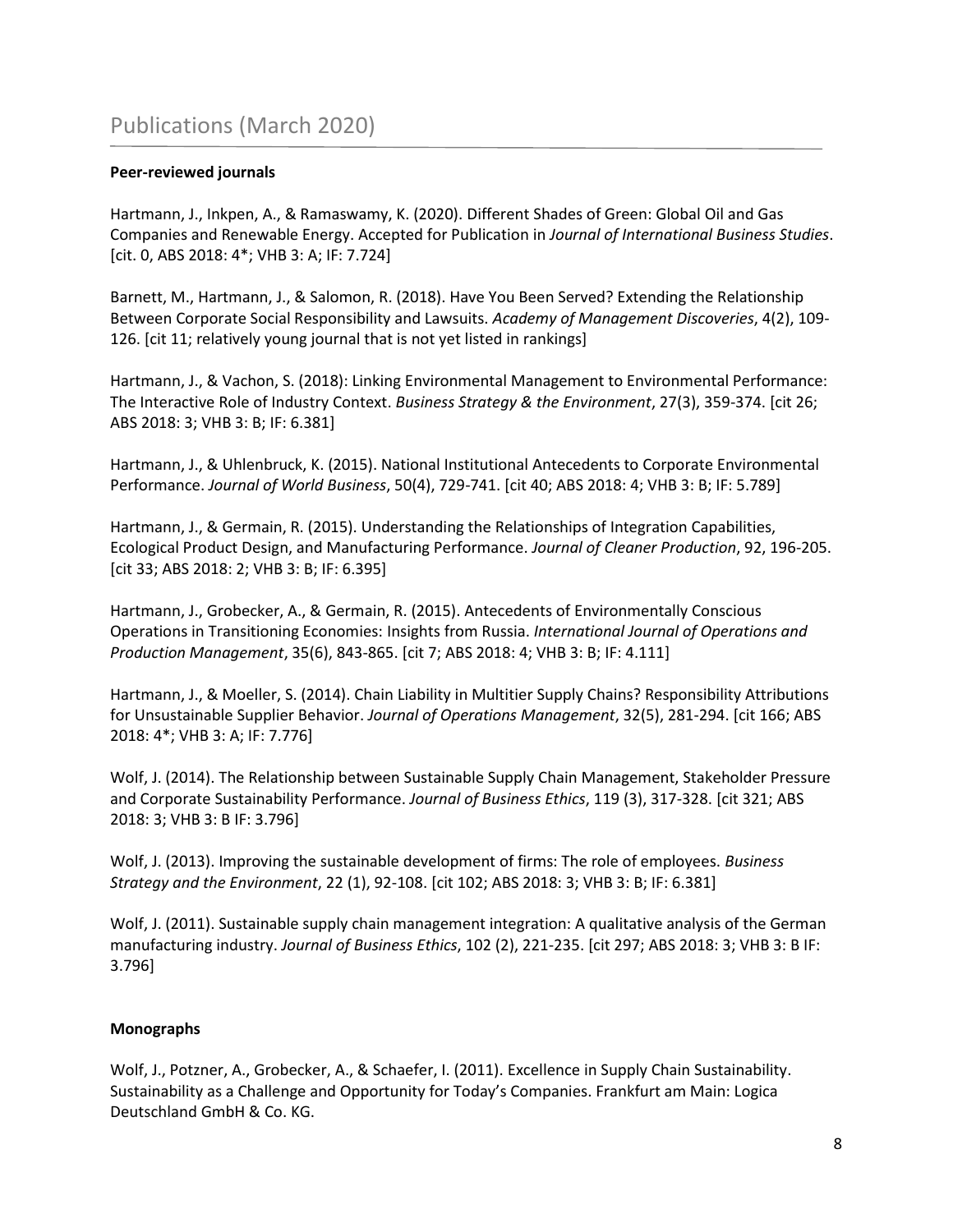Wolf, J. (2008). The Nature of Supply Chain Management Research: Insights from a Content Analysis of International Supply Chain Management Literature from 1990 until 2006. Dissertation. Wiesbaden: Gabler.

#### **Peer-reviewed conference contributions** (presenter)

Benoit, S., Forkman, S., Hartmann, J., Henneberg, S., & Ivens, B. (2019, August). *Trust Damage and Trust Repair in Supply Chains.* Paper presented at the 6<sup>th</sup> International EurOMA Sustainable Operations and Supply Chains Forum, Gothenburg, Sweden.

Benoit, S., Forkman, S., Hartmann, J., Henneberg, S., & Ivens, B. (2018, August). *Trust Damage and Trust Repair in Supply Chains.* Paper presented at the 78th Annual Meeting of the Academy of Management, Chicago (Illinois), USA. [Finalist for the AoM Institute for Supply Management Best Paper Award].

Barnett, M., Hartmann, J., & Salomon, R. (2014, August). *Have You Been Served? The Relationship between Corporate Social Responsibility and Lawsuits.* Paper presented at the 74rd Annual Meeting of the Academy of Management, Philadelphia (Pennsylvania), USA.

Sichtmann, C., Moeller, S., & Hartmann, J. (2014, June). *Willigness-to-pay (WTP) for IR/Responsible product attributes.* Paper presented at the AMA SERVSIG Conference 2014, Thessaloniki, Greece.

Cordeiro, J. & Wolf, J. (2013, August). *Addressing the Supply Chain Triple Bottom Line*. Paper presented at the 73rd Annual Meeting of the Academy of Management, Lake Buena Vista (Orlando), USA.

Cordeiro, J. & Wolf, J. (2013, February). *The Social-Environmental Performance Trade-off in SSCM*. Paper presented at the 1<sup>st</sup> Inaugural Meeting of The International Center for Sustainability in Value Chains, Toronto, Canada.

Grobecker, A., Germain, R., & Wolf, J. (2013, May). *Organizational Antecedents to Sustainability: Lessons from Russia.* Paper presented at the 5th Annual Research Conference of the Alliance for Research on Corporate Sustainability, Berkeley, USA.

Wolf, J., Germain, R. & Droege, C. (2013, May). *Performance Implications of Waste Reduction and*  Product Stewardship Initiatives. Paper presented at the 75<sup>th</sup> Annual Meeting of the VHB Verband der Hochschullehrer für Betriebswirtschaft, Würzburg, Germany.

Grobecker, A., Wolf, J., & Germain, R. (2012, October). *The antecedents and outcomes of environmental innovation*. Paper presented at the 23rd Annual International Conference of the Strategic Management Society, Prague, Czech Republic.

Grobecker, A., Wolf, J., & Germain, R. (2012, June). *The antecedents and outcomes of environmental innovation*. Paper presented at the Wissenschaftliche Kommission Logistik of the VHB Verband der Hochschullehrer für Betriebswirtschaft, Frankfurt, Germany.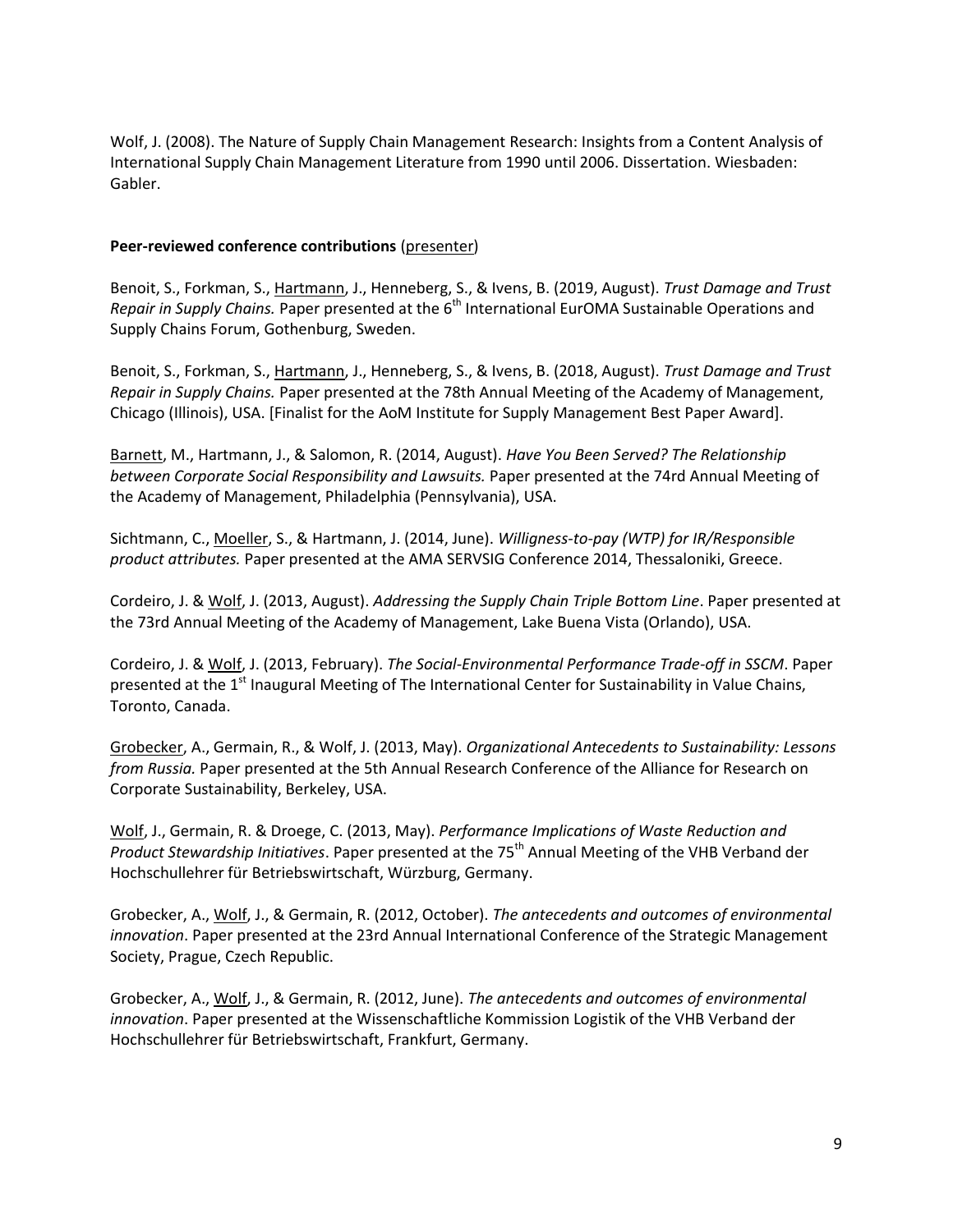Wolf, J. (2012, June). *Nested Structures and Corporate Sustainability: An Empirical Investigation into the Firm-Society-Nature Relationship*. Paper presented at the Group on Organizations and the Natural Environment GRONEN Research Conference, Marseille, France.

Grobecker, A., & Wolf, J. (2011, June). *The Relationship between Stakeholder Pressure and Corporate Sustainability Strategies*. Paper presented at the 2nd European Decision Sciences Conference "Bridging Communities", Wiesbaden, Germany.

Wolf, J., & Moeller, S. (2011, April). *Sustainable Supply Chains. Consumers' Reaction to Lacking Sustainability in Supply Chains*. Paper presented at the 20th Annual IPSERA Conference, Maastricht, Netherlands.

Wolf, J., & Moeller, S. (2011, November). *The Consumer Perspective on Unsustainable Behaviour in Multi*tier Supply Chains. Paper presented at the 31<sup>st</sup> Strategic Management Society Annual International Conference, Miami, Florida, USA.

Wolf, J. (2011, June). *Integrating the Customer Perspective into Supply Chain Management.* Paper presented at the 2nd European Decision Sciences Conference, Wiesbaden, Germany.

Wolf, J., & Moeller, S. (2010, November). *Consumer's Reactions to the Outcomes of Non-Sustainable*  Behaviour in Supply Chains. Paper presented at the 4<sup>th</sup> International Conference on Business & Sustainability, Portland, Oregon, USA.

Wolf, J. (2010, May). *The Impact of Sustainability Strategies on Supplier Relationships: An Interorganizational Justice Perspective*. Paper presented at the 21st Annual POMS Conference, Vancouver, Canada.

Wolf, J. (2010, November). *Towards the Creation of Sustainable Value Chains*. Paper presented at the INFORMS Annual Meeting, Austin, Texas, USA.

Wolf, J. (2009, April). *An Analysis of the Application of Organization Theories to Supply Chain Management Research*. Paper presented at the 18th Annual IPSERA Conference, Wiesbaden/Oestrich-Winkel, Germany.

Wolf, J., & Walter, S. (2008, January). *The Nature of Supply Chain Management Research. Insights from a Content Analysis of International Supply Chain Management Literature from 1990 until 2006*. Paper presented at the Wissenschaftliche Kommission "Logistik", Wiesbaden/Oestrich-Winkel, Germany.

Wolf, J., Jahns, C., & Walter, S. (2007, April). *Multiparadigm Supply Chain Management Research*. Paper presented at the 16th Annual IPSERA Conference, Bath, United Kingdom.

Kaiser, G., & Wolf, J. (2006, July). *Contradictions Within and Between Organization Theories. An Analysis of the Applicability of Organization Theories to Supply Chain Management Research.* Paper presented at the 11<sup>th</sup> IFPSM Summer School, Salzburg, Austria.

Wolf, J. (2006, September). *Supply Chain Management as a Scientific Revolution? Outline of a Supply Chain Management Paradigm.* Paper presented at the IPSERA German Node Conference, Wiesbaden, Germany.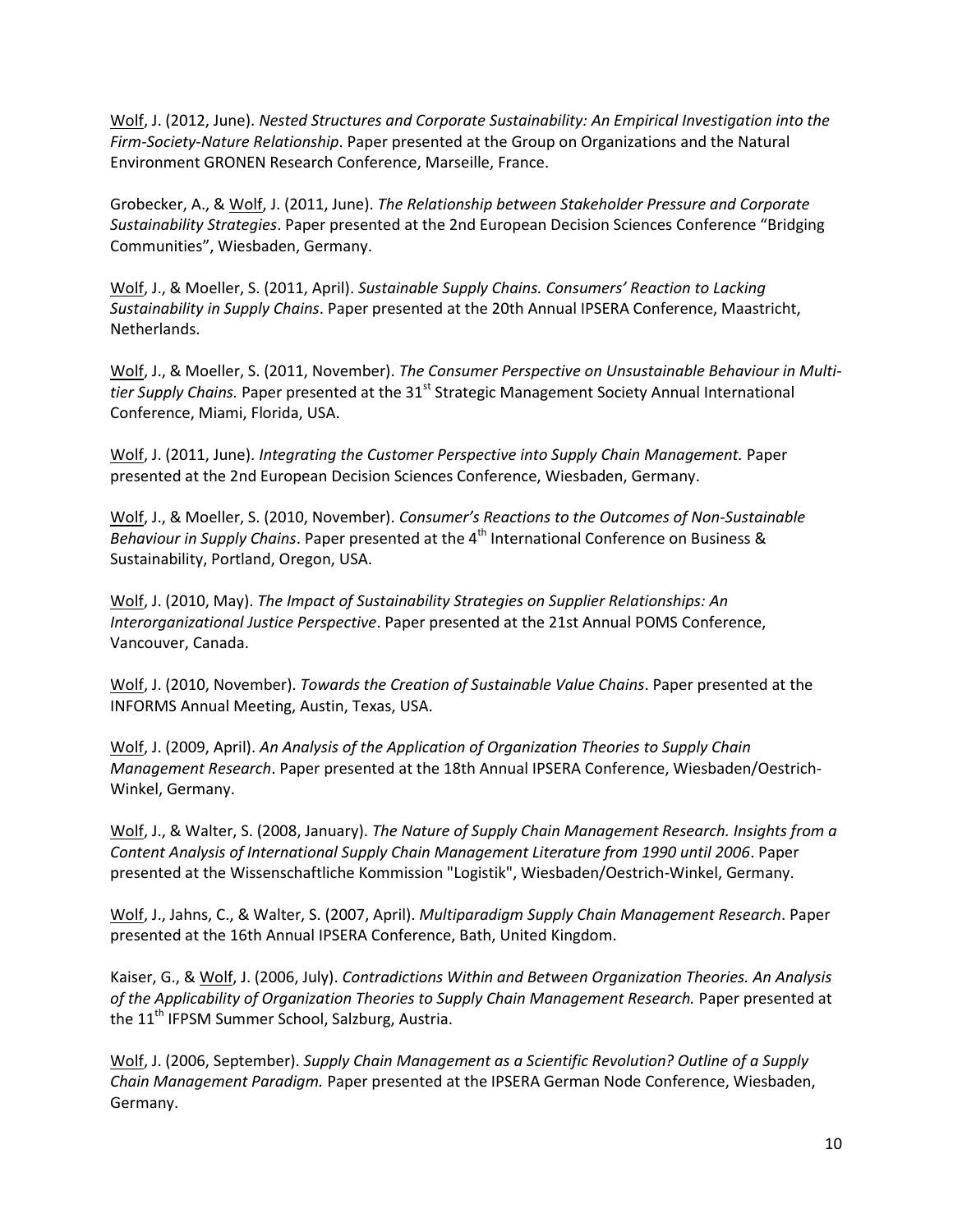Wolf, J. (2005, June). *Theory of Supply Chain Management*. Paper presented at the IFPMM Summer School on Advanced Purchasing Research, Salzburg, Austria.

#### **Book Chapters**

Wolf, J. (2013). Nachhaltiges Supply Chain Management: Ökologische, Soziale und Ökonomische Wertschöpfung. In Keuper, F., & Neumann, F. (Eds.), Sustainability Management. Nachhaltige und Stakeholder-orientierte Wertsteigerung (pp. 329-347). Berlin: Logos Verlag.

Grobecker, A., & Wolf, J. (2012). Global Reporting Initiative (GRI). In Daniel Fogel, Sarah Fredericks, Lisa Butler Harrington, & Ian Spellerberg (Eds.), The Berkshire Encyclopedia of Sustainability: Vol. 6. Measurements, Indicators, and Research Methods for Sustainability (pp. 165–167). Great Barrington, MA: Berkshire Publishing.

Grobecker, A., & Wolf, J. (2012). Shipping and freight. In Louis Kotzé and Stephen Morse (Eds.), The Berkshire Encyclopedia of Sustainability: Vol. 9. Afro-Eurasia: Assessing Sustainability (pp. 293–296). Great Barrington, MA: Berkshire Publishing.

Grobecker, A., & Wolf, J. (2012). Shipping. In Ray C. Anderson, et al. (Eds.), The Berkshire Encyclopedia of Sustainability, Vol. 10: The Future of Sustainability (pp. 204–210). Great Barrington MA: Berkshire Publishing.

Wolf, J. (2012). Organic and consumer labels. In Daniel Fogel, Sarah Fredericks, Lisa Butler Harrington, & Ian Spellerberg (Eds.), The Berkshire Encyclopedia of Sustainability: Vol. 6. Measurements, Indicators, and Research Methods for Sustainability (pp. 271–274). Great Barrington, MA: Berkshire Publishing.

Walter, S., & Wolf, J. (2007). More than a Buzzword - Supply Chain Management as a Scientific Paradigm. In W. Delfmann & T. Klaas (Eds.), Supply Chain Design. Theory, Concepts and Applications. Köln: Kölner Wissenschaftsverlag.

Wolf, J. & Jahns, C. (2006a). Supply Chain Management - was ist das? In C. Jahns, I.-L. Darkow, E. Hartmann, H. Schober, & S. Walter (Eds.), Logistik und Supply Chain Management. Highlights und Hot Spots (pp. 235-238). St. Gallen: Verlag Wissenschaft und Praxis.

Wolf, J. & Jahns, C. (2006b). Supply Chain Management - was ist das? In C. Jahns, I.-L. Darkow, E.

Hartmann, H. Schober, & S. Walter (Eds.), Einkauf und Supply Management. Highlights und Hot Spots (pp. 211-214). St. Gallen: Verlag Wissenschaft und Praxis.

#### **Practitioner-oriented Journals**

Benoit, S., & Hartmann, J. (2015). Sippenhaft in der Lieferkette. Harvard Business Manager, February 2015, pp. 6-9.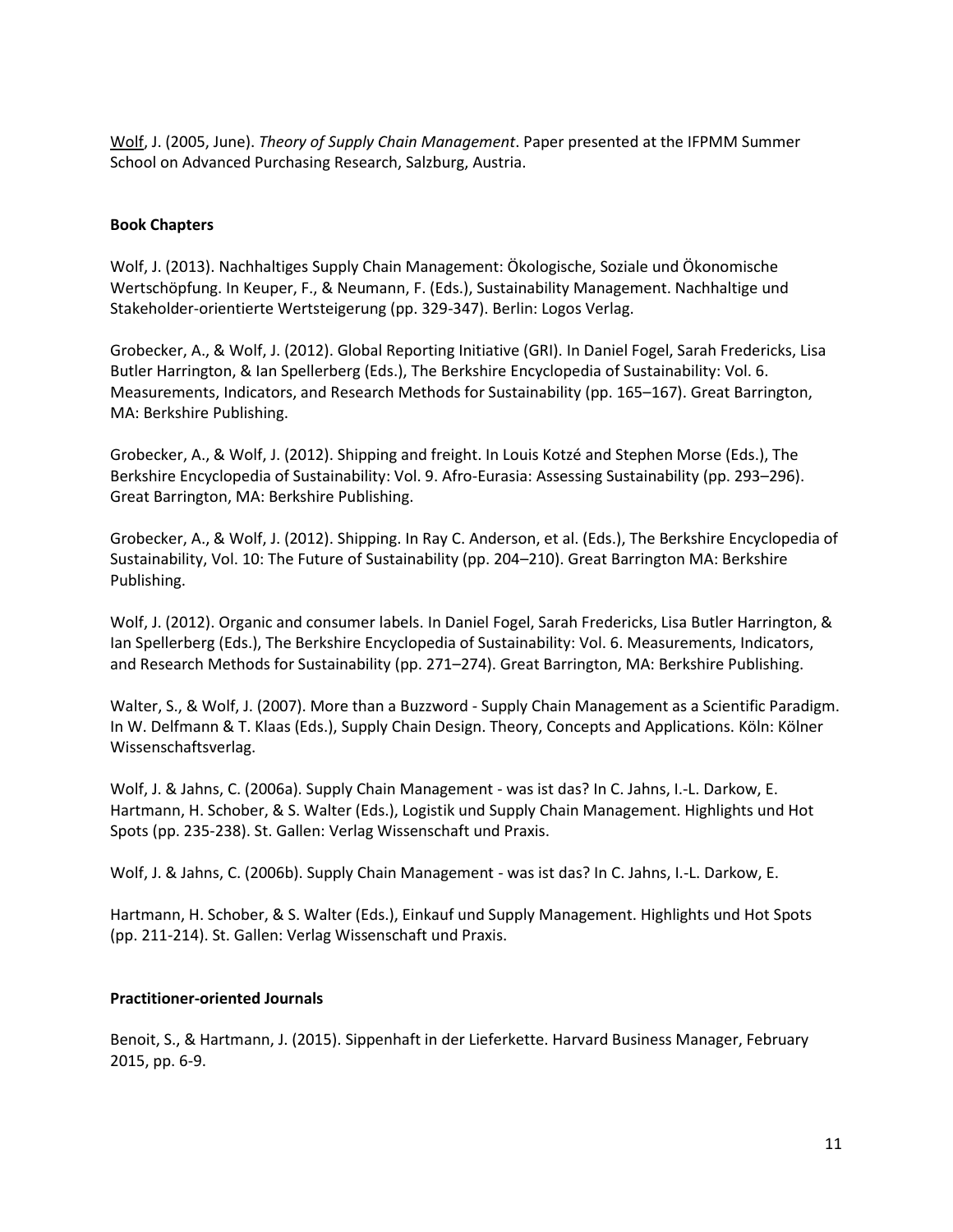Hofstetter, J., & Hartmann, J. (2014). Multinationale vielstufige Wertschöpfungsketten: Management in Zeiten beschränkter Transparenz und Kontrolle. Die Volkswirtschaft, Vol. 87, Issue 4, pp. 61-62.

Wolf, J. (2012). Alternativen mit Zugkraft. Deutschlands drittstärkster Wirtschaftszweig kommt um Nachhaltigkeitsdebatte nicht herum. DVZ Deutsche Verkehrs-Zeitung und Deutsche Logistik Zeitung vom 15.05.2012, DVZ Sonderbeilage "Green Logistics", pp. 1-2.

Wolf, J. (2012). Gutes gleichzeitig tun. Dachser Magazin, Issue 2/2012, pp. 16-17.

Wolf, J., & Froschmayer, A. (2010). Nachhaltigkeit erfordert Strategie. Logistik für Unternehmen.

Wolf, J., Jahns, C., & Potzner, A. (2010). Nachhaltigkeit und Logistik: Ein Paradoxon? Log.Kompass.

Wolf, J., & Potzner, A. (2010). Nachhaltigkeit: Hype oder Chance? Nachhaltige Produktion.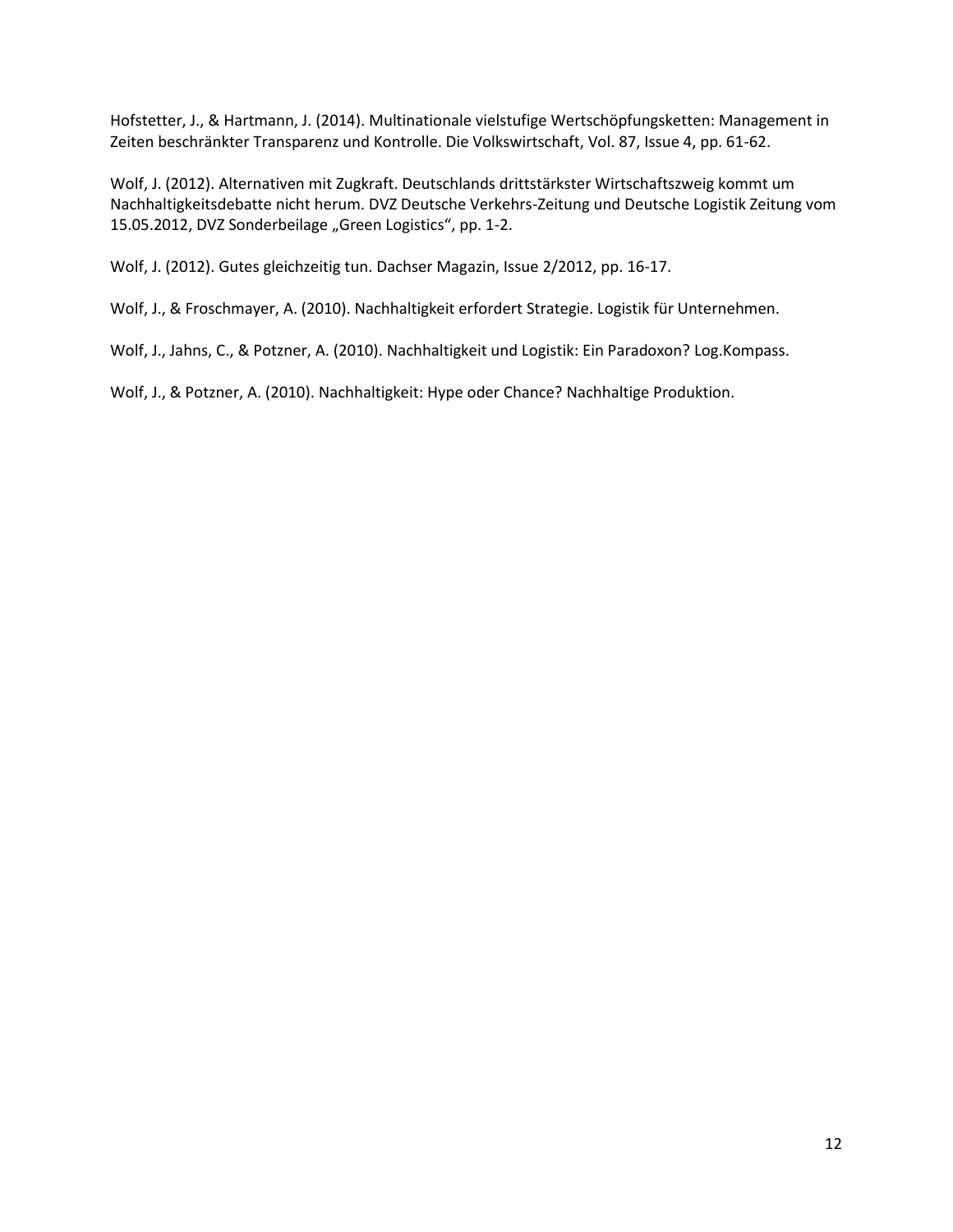# **TEACHING AND EXECUTIVE EDUCATION**

#### List of Courses Taught

- 2019 **"Polls and Surveys for Managers"** (fall term); EBS Business School; Bachelor of Science; 5th semester; elective; lecture and project; participants group A: 34, group B: 33, group C: 32; English [1.4 "very good"]
- 2019 **"Supply Chain Management"** (fall term); EBS Business School; Bachelor of Science; 3rd semester; compulsory; lecture and guest speakers; participants group A: 68, group B: 69; English [1.6 "good"]
- 2019 **"Consulting Workshop"** (fall term); EBS Business School; Bachelor of Science; 5th semester; elective; workshop; participants 20; English [1.4 "very good"]
- 2019 **"Advanced Strategy"** (spring term); EBS Business School; Bachelor of Science; 5<sup>th</sup> semester; elective; paper-based interactive discussions; participants 39; English [1.2 "very good"]
- 2019 **"Responsible Leadership"** (spring term); EBS Business School; Master of Business Administration; case-based lecture; participants: 25; English [not available]
- 2019 **"Consulting Workshop"** (spring term); EBS Business School; Bachelor of Science; 6<sup>th</sup> semester; elective; workshop; participants 24; English [not available]
- 2019 **"Advanced Strategy"** (spring term); EBS Business School; Bachelor of Science; 6<sup>th</sup> semester; elective; lecture, paper-based interactive discussions; participants: 48; English [1.4 "very good"]
- 2018 **"Polls and Surveys for Managers"** (fall term); EBS Business School; Bachelor of Science; 5th semester; elective; lecture and project; participants group A: 35, group B: 32, group C: 35; English [1.5 "good"]
- 2018 **"Consulting Workshop"** (fall term); EBS Business School; Bachelor of Science; 5<sup>th</sup> semester; elective; workshop; participants 19; English [not available]
- 2018 **"Advanced Strategy"** (fall term); EBS Business School; Bachelor of Science; 5<sup>th</sup> semester; elective; lecture, paper-based interactive discussions; participants 30; English [1.5 "good"]
- 2018 **"Responsible Leadership"** (spring term); EBS Business School; Master of Business Administration; case-based lecture; participants: 31; English [1.6 "good"]
- 2018 **"Business and Society"** (spring term); EBS Business School; Bachelor of Science; 2<sup>nd</sup> semester; compulsory; lecture and simulation; participants group A: 114, group B: 115; English [2.0 "good"]
- 2018 **"Consulting Workshop"** (spring term); EBS Business School; Bachelor of Science; 6<sup>th</sup> semester; elective; workshop; participants 29; English [1.5 "good"]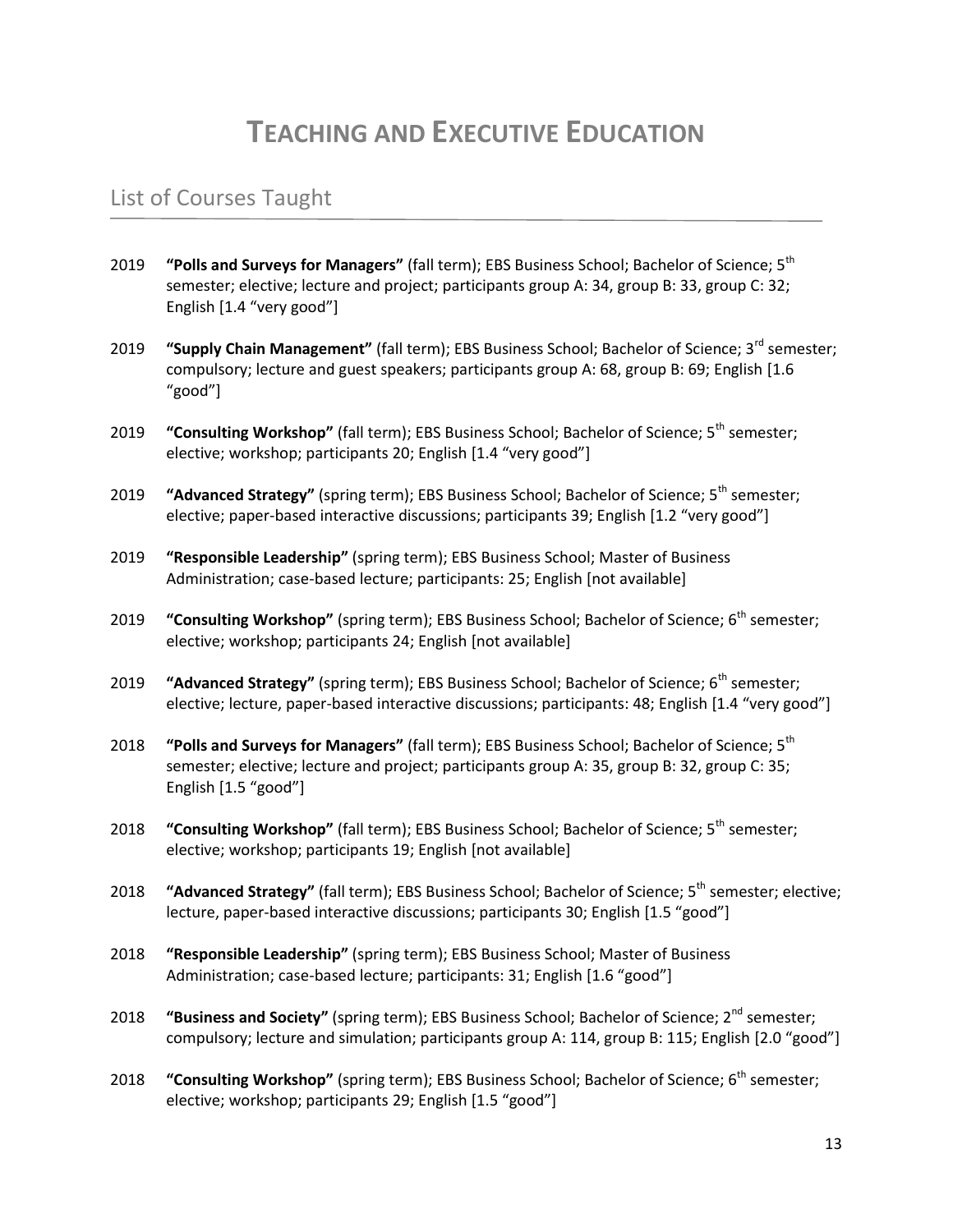- 2018 **"Advanced Strategy"** (spring term); EBS Business School; Bachelor of Science; 6<sup>th</sup> semester; elective; lecture, paper-based interactive discussions; participants: 40; English [1.4 "very good"]
- 2017 **"Consulting Workshop"** (fall term); EBS Business School; Bachelor of Science; 5th semester; elective; workshop; participants 22; English [1.4 "very good"]
- 2017 **"Responsible Leadership"** (spring term); EBS Business School; Master of Business Administration; case-based lecture; participants: 25; English [not available]
- 2017 **"Business and Society"** (spring term); EBS Business School; Bachelor of Science; 2nd semester; compulsory; lecture and simulation; participants 149; English [1.6 "good"]
- 2017 **"Consulting Workshop"** (spring term); EBS Business School; Bachelor of Science; 6<sup>th</sup> semester; elective; workshop; participants group A: 28, group B: 24; English [1.9 "good"]
- 2017 **"Advanced Strategy"** (spring term); EBS Business School; Bachelor of Science; 6<sup>th</sup> semester; elective; lecture, paper-based interactive discussions; participants: 41; English [1.3 "very good"]
- 2017 **"Consulting Field Study"** (spring term); EBS Business School; Master of Science and Master of Business Administration; consulting project involving mentoring and accompanying lectures; participants 8; English [not available]
- 2016 **"Business and Society"** (fall term); EBS Business School; Bachelor of Science; 3rd semester; compulsory; lecture and simulation; participants group A: 5; English [not available]
- 2016 **"Consulting Workshop"** (fall term); EBS Business School; Bachelor of Science; 5th semester; elective; workshop; participants group A: 25, group B: 20, group D: 20; English [1.5 "good"]
- 2016 **"Advanced Strategy"** (fall term); EBS Business School; Bachelor of Science; 5<sup>th</sup> semester; elective; lecture, paper-based interactive discussions; participants group A: 44; English [1.4 "very good"]
- 2016 **"Responsible Leadership"** (spring term); EBS Business School; Master of Business Administration; case-based lecture; participants: 21; English [not available]
- 2016 **"Values and Leadership"** (spring term); EBS Business School; MSc in Management; lecture; participants group A: 123, group B: 120; English [not available]
- 2016 **"Sustainable Real Estate Development"** (spring term); EBS Business School; Master of Science in Real Estate; elective; lecture and business game; participants 32; English [not available]
- 2016 **"Business and Society"** (spring term); EBS Business School; Bachelor of Science; 2nd semester; compulsory; lecture and simulation; participants group A: 131, group B: 88, group C: 132; English [1.8 "good"]
- 2016 **"Consulting Workshop"** (spring term); EBS Business School; Bachelor of Science; 6<sup>th</sup> semester; elective; workshop; participants group A: 22, group B: 18, group C: 25, group D: 29, group E: 25; English [1.7 "good"]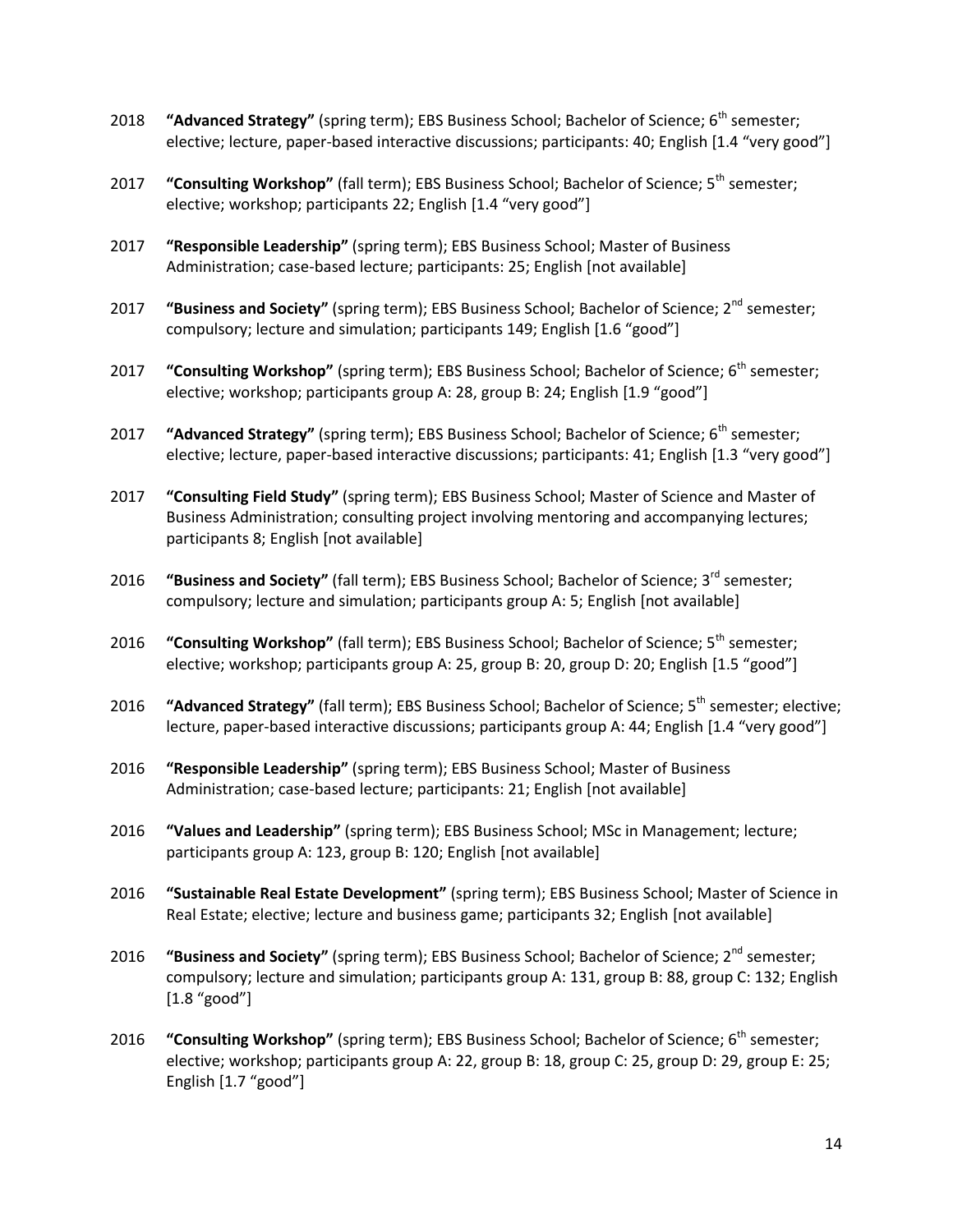- 2016 **"Advanced Strategy"** (spring term); EBS Business School; Bachelor of Science; 6<sup>th</sup> semester; elective; lecture, paper-based interactive discussions; participants group A: 39, group B: 40; English [1.5 "good"]
- 2016 **"Consulting Field Study"** (spring term); EBS Business School; Master of Science and Master of Business Administration; consulting project involving mentoring and accompanying lectures; participants 16; English [1.7 "good"]
- 2014 **"Consulting Workshop"** (fall term); EBS Business School; Bachelor of Science; 5th semester; elective; workshop; participants group A: 15, group B: 23; English [1.3 "very good"]
- 2014 **"Advanced Strategy"** (fall term); EBS Business School; Bachelor of Science; 5<sup>th</sup> semester; elective; lecture, paper-based interactive discussions; participants group A: 45, group B: 29; English [1.5 "good"]
- 2014 **"Consulting Field Study"** (fall term); EBS Business School; Master of Science and Master of Business Administration; consulting project involving mentoring and accompanying lectures; participants 18; English [1.4 "very good"]
- 2014 **"Consulting Workshop"** (spring term); EBS Business School; Bachelor of Science; 6<sup>th</sup> semester; elective; workshop; participants group A: 24; English [1.6 "good"]
- 2014 **"Advanced Strategy"** (spring term); EBS Business School; Bachelor of Science; 6<sup>th</sup> semester; elective; lecture, paper-based interactive discussions; participants group A: 40, group B: 42; English [1.6 "good"]
- 2014 **"Sustainable Real Estate Development"** (spring term); EBS Business School; Master of Science in Real Estate; elective; lecture and business game; participants 22; English [not available]
- 2014 **"Business and Society"** (spring term); EBS Business School; Bachelor of Science; 2nd semester; compulsory; lecture and simulation; participants group A: 85, group B: 91, group C: 70; group D: 77; English [1.6 "good"]
- 2014 **"Managing Cultural Differences in Europe"** (spring term); EBS Business School; Bachelor and Master Summer School; participants: 32; English [not available]
- 2013 **"Consulting Field Study"** (fall term); EBS Business School; Master of Science and Master of Business Administration; consulting project involving mentoring and accompanying lectures; participants 11; English [1.5 "good"]
- 2013 **"Advanced Strategy"** (fall term); EBS Business School; Bachelor of Science; 5<sup>th</sup> semester; elective; lecture, paper-based interactive discussions; participants group A: 45, group B: 35; English [1.3 "very good"]
- 2013 **"Advanced Strategy"** (spring term); EBS Business School; Bachelor of Science; 6<sup>th</sup> semester; elective; lecture, paper-based interactive discussions; participants group A: 43, group B: 50; English [1.5 "good"]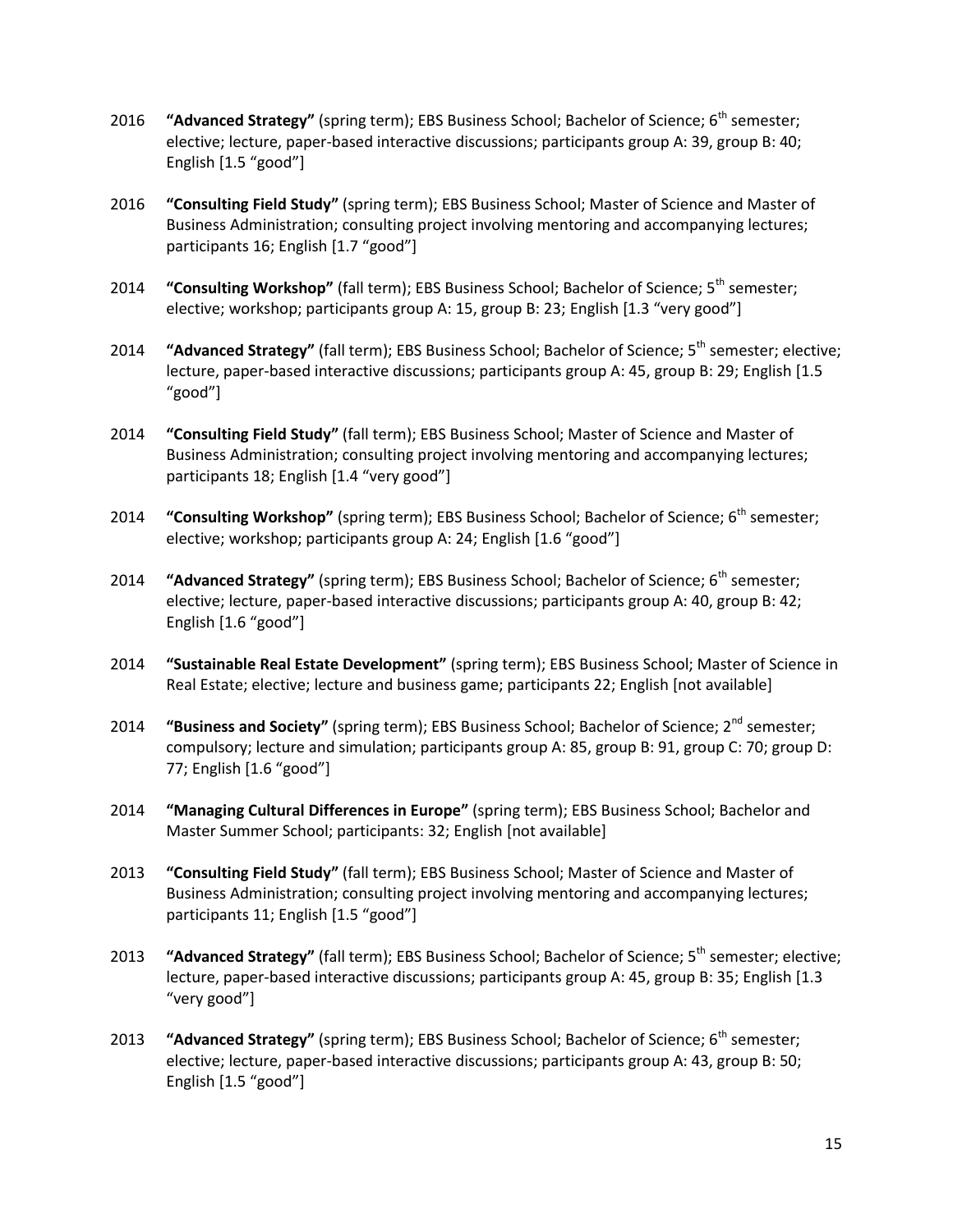- 2013 **"Strategy in Theory and Practice"** (spring term); EBS Business School; Bachelor of Science; 3rd semester; compulsory; case-based method of instruction; participants group A: 107, group B: 64, group C: 62, group D: 63, group E: 58; English [1.9 "good"]
- 2013 **"Sustainability Along Global Value Chains"** (spring term); EBS Business School; Master of Science; elective; case-based method of instruction; participants 27; English [2.4 "good"]
- 2013 **"Managing Cultural Differences in Europe"** (spring term); EBS Business School; Bachelor and Master Summer School; participants: 38; English [not available]
- 2013 **"Managing Cultural Differences in Europe"** (spring term); EBS Business School; MBA Summer School; participants: 25; English [not available]
- 2012 **"Consulting Field Study"** (fall term); EBS Business School; Master of Science and Master of Business Administration; consulting project involving mentoring and accompanying lectures; participants 13; English [not available]
- 2012 **"Advanced Strategy"** (fall term); EBS Business School; Bachelor of Science; 5<sup>th</sup> semester; elective; lecture, paper-based interactive discussions; participants group A: 43, group B: 43; English [1.4 "very good"]
- 2012 **"Sustainable Supply Chain Management"** (fall term); Universität zu Köln; Master of Science; English [not available]
- 2012 **"Advanced Strategy"** (spring term); EBS Business School; Bachelor of Science; 6<sup>th</sup> semester; elective; lecture, paper-based interactive discussions; participants group A: 35, group B: 39; English [1.5 "good"]
- 2012 **"Sustainability Along Global Value Chains"** (spring term); EBS Business School; Master of Science; elective; case-based method of instruction; participants 27; English [1.5 "good"]
- 2012 **"Managing Cultural Differences in Europe"** (spring term); EBS Business School; Bachelor and Master Summer School; participants: 39; English [not available]
- 2012 **"Managing Cultural Differences in Europe"** (spring term); EBS Business School; MBA Summer School; participants: 42; English [not available]
- 2011 **"Advanced Strategy"** (fall term); EBS Business School; Bachelor of Science; 5<sup>th</sup> semester; elective; lecture, paper-based interactive discussions; participants group A: 58, group B: 38; English [1.5 "good"]
- 2011 **"Operations and Supply Chain Management"** (fall term); EBS Business School; Bachelor of Science;  $3^{rd}$  semester; compulsory; lecture and simulation; participants group A: 58, group B: 61, group C: 62, group D: 57; English [not available]
- 2011 **"Sustainability Along Global Value Chains"** (fall term); EBS Business School; Master of Science; elective; case-based method of instruction; participants 19; English [1.5 "good"]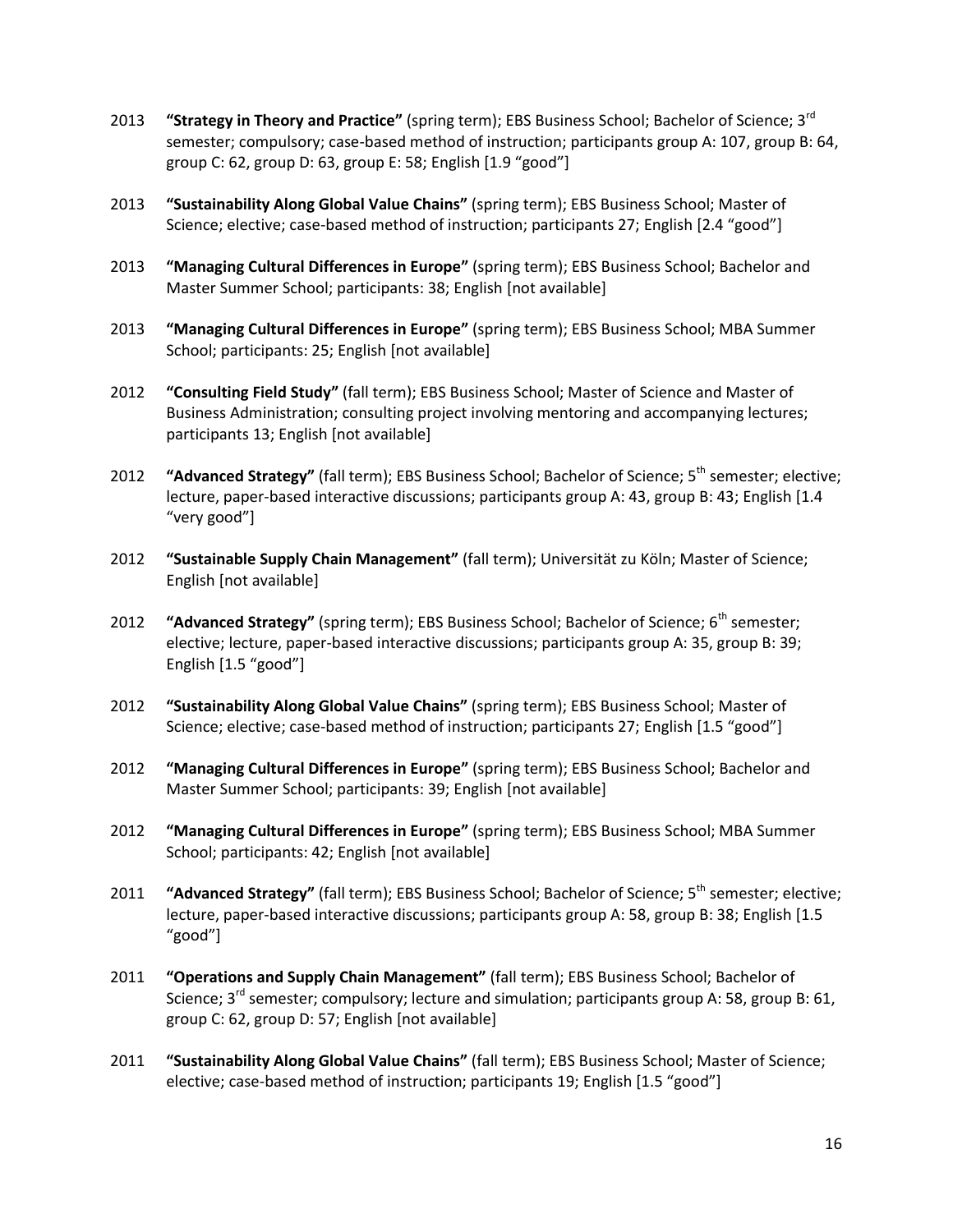- 2011 **"Advanced Strategy"** (spring term); EBS Business School; Bachelor of Science; 6<sup>th</sup> semester; elective; lecture, paper-based interactive discussions; participants group A: 32, group B: 26; English [1.7 "good"]
- 2011 **"Operations and Supply Chain Management"** (fall term); EBS Business School; Bachelor of Science; 3<sup>rd</sup> semester; compulsory; lecture and simulation; participants 45; English [not available]
- 2011 **"Managing Cultural Differences in Europe"** (spring term); EBS Business School; Bachelor and Master Summer School; participants: 27; English [not available]
- 2010 **"Operations and Supply Chain Management"** (fall term); EBS Business School; Bachelor of Science;  $3^{rd}$  semester; compulsory; lecture and simulation; participants group A: 76, group B: 53, group C: 59, group D: 41; English [not available]
- 2010 **"Advanced Strategy"** (fall term); EBS Business School; Bachelor of Science; 5<sup>th</sup> semester; elective; lecture, paper-based interactive discussions; participants group A: 28, group B: 29, group C: 23; English [2.0 "good"]
- 2010 **"Logistics and Supply Management"** (spring term); St. Petersburg State University; Bachelor of Science; compulsory; participants about 20; English [not available]
- 2010 **"Managing Cultural Differences in Europe"** (spring term); EBS Business School; Bachelor and Master Summer School; participants: 39; English [not available]
- 2009 **"Managing Cultural Differences in Europe"** (spring term); EBS Business School; MBA Summer School; participants: 17; English [not available]

#### Module Ownership

- 2018 **Operations Management** MBA, EBS Business School
- 2018 **Supply Chain Design and Global Sourcing** MSc in Management, EBS Business School
- 2017 **Operations Management** MBA, EBS Business School
- 2017 **Supply Chain Design and Global Sourcing** MSc in Management, EBS Business School
- 2016 **Operations Management** MBA, EBS Business School
- 2016 **Supply Chain Design and Global Sourcing** MSc in Management, EBS Business School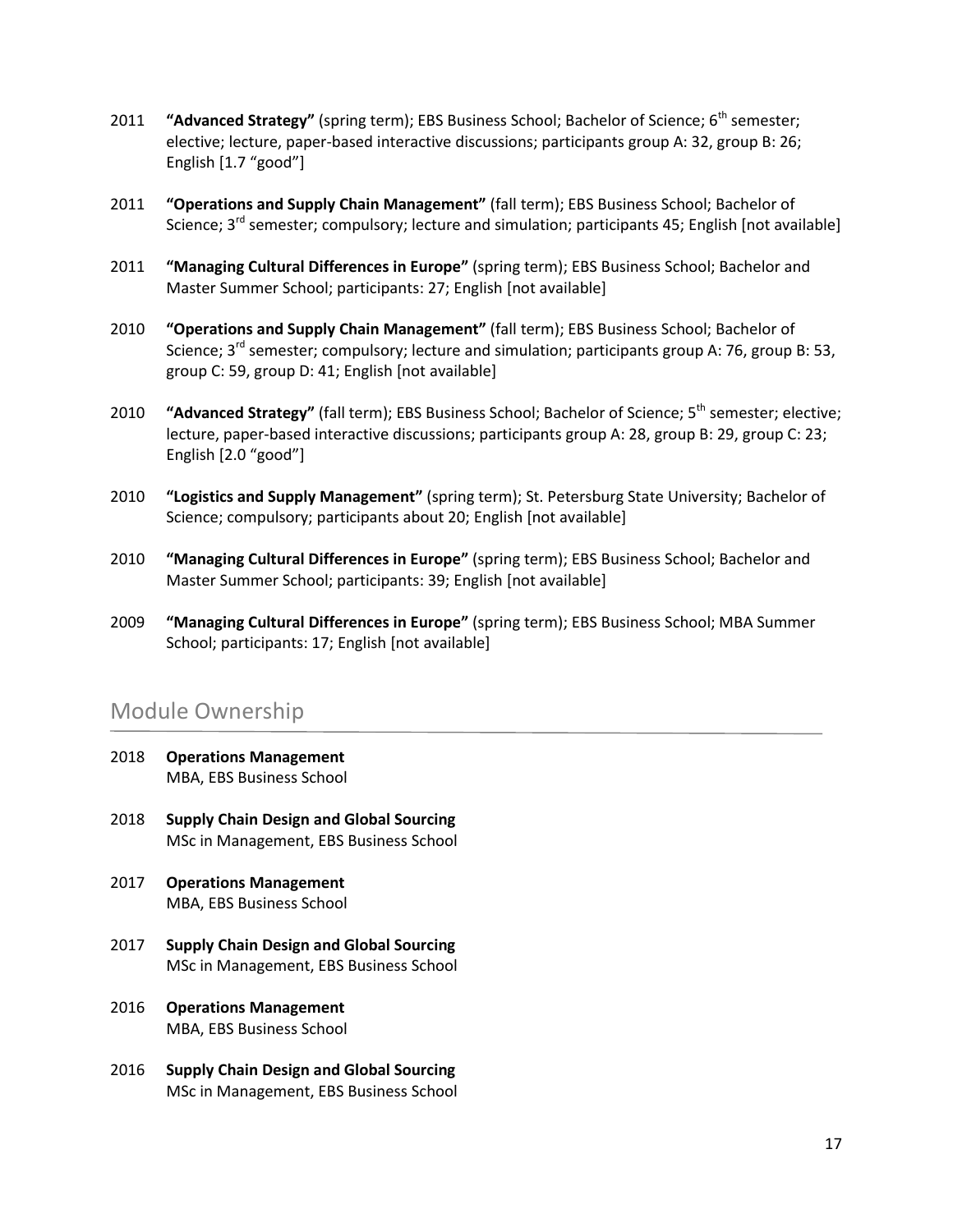- 2015 **Operations Management** MBA, EBS Business School
- 2015 **Supply Chain Design and Global Sourcing** MSc in Management, EBS Business School
- 2014 **Strategy Consulting** BSc in Business Studies, EBS Business School
- 2013 **Strategy Consulting** BSc in Business Studies, EBS Business School
- 2013 **Sustainability, Regulations, and Business Strategy** MSc in Management, EBS Business School
- 2012 **Strategy Consulting** BSc in Business Studies, EBS Business School
- 2012 **Sustainability, Regulations, and Business Strategy** MSc in Management, EBS Business School
- 2011 **Strategy Consulting** BSc in Business Studies, EBS Business School
- 2010 **Strategy Consulting** BSc in Business Studies, EBS Business School

#### Executive Education

- 2019 **Stakeholder Management** Open Enrolment Certificate Program in Real Estate Management, EBS Executive Education
- 2018 **Stakeholder Management** Open Enrolment Certificate Program in Real Estate Management, EBS Executive Education
- 2017 **Stakeholder Management** Open Enrolment Certificate Program in Real Estate Management, EBS Executive Education
- 2016 **Stakeholder Management** Open Enrolment Certificate Program in Real Estate Management, EBS Executive Education
- 2014 **Stakeholder Management** Open Enrolment Certificate Program in Real Estate Management, EBS Executive Education

#### 2013 **Stakeholder Management** Open Enrolment Certificate Program in Real Estate Management, EBS Executive Education